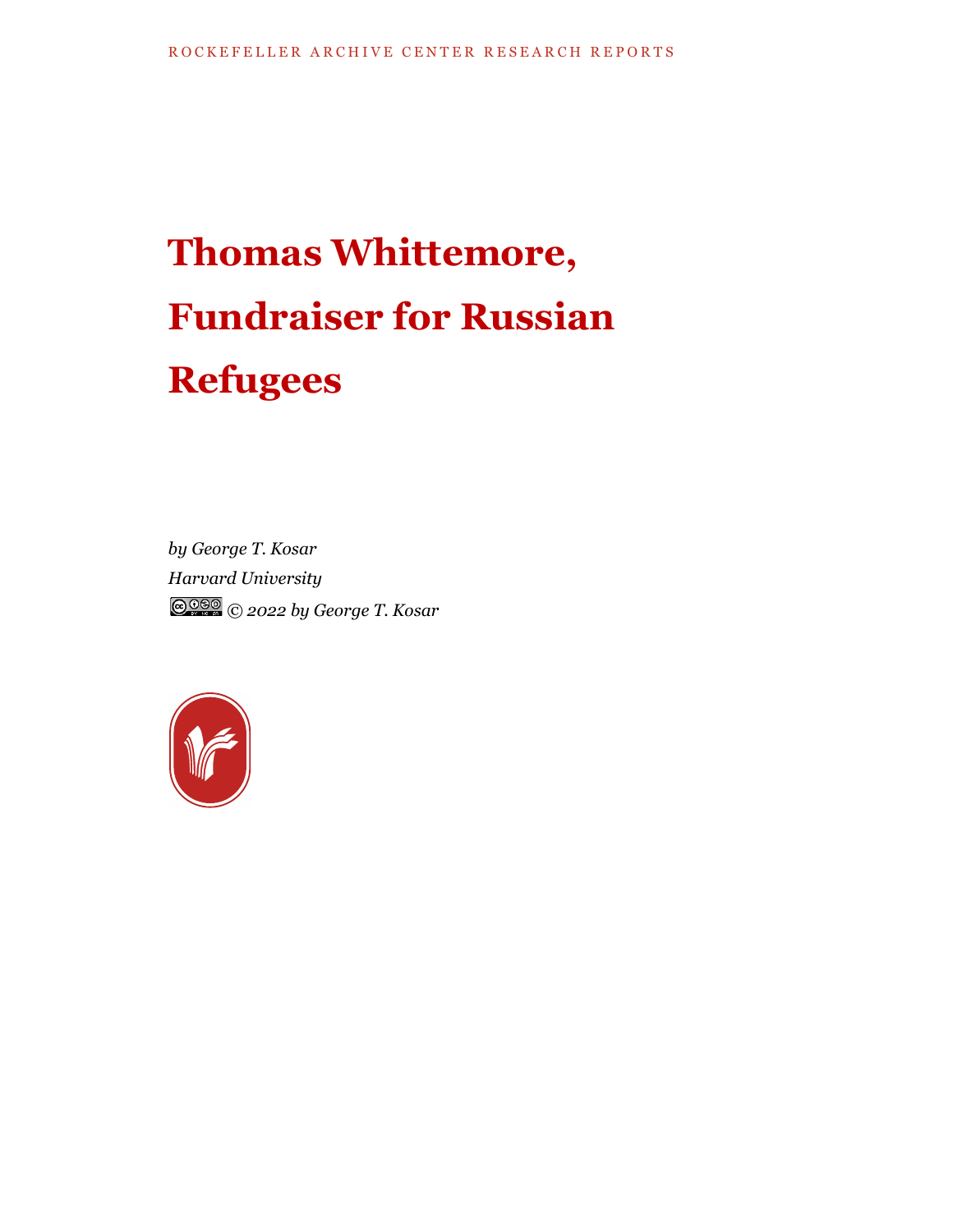## **Abstract**

Thomas Whittemore (1871-1950) was an intriguing person whose interests spanned various fields of endeavor, including teaching art history, conducting archaeological excavations, carrying out humanitarian relief, educating refugees, collecting art, and uncovering the mosaics of the church of Hagia Sophia in Istanbul. Various writers have explored discrete aspects of Whittemore's life, but the one part of his work that made his enterprises possible has yet to be studied: how Whittemore succeeded, over more than thirty years, in raising the funds he needed to carry out his projects. This research explores Thomas Whittemore as a fundraiser, particularly for Russian refugees, by examining his relationship with the Rockefeller family and its associates. Materials in the Rockefeller Archive Center help to sketch a preliminary picture of Whittemore's fundraising work in that domain after the First World War. His success was built first and foremost on his ability to immerse himself in the culture of the localities where he worked and thereby earn the trust of those whom he met. He built networks of supporters who advocated for him and introduced him to ever wider circles of people with wealth and influence. Whittemore's mix of cultural competence, personal appeal, and organizational efficiency led to long-standing relationships that served him and his work well for decades.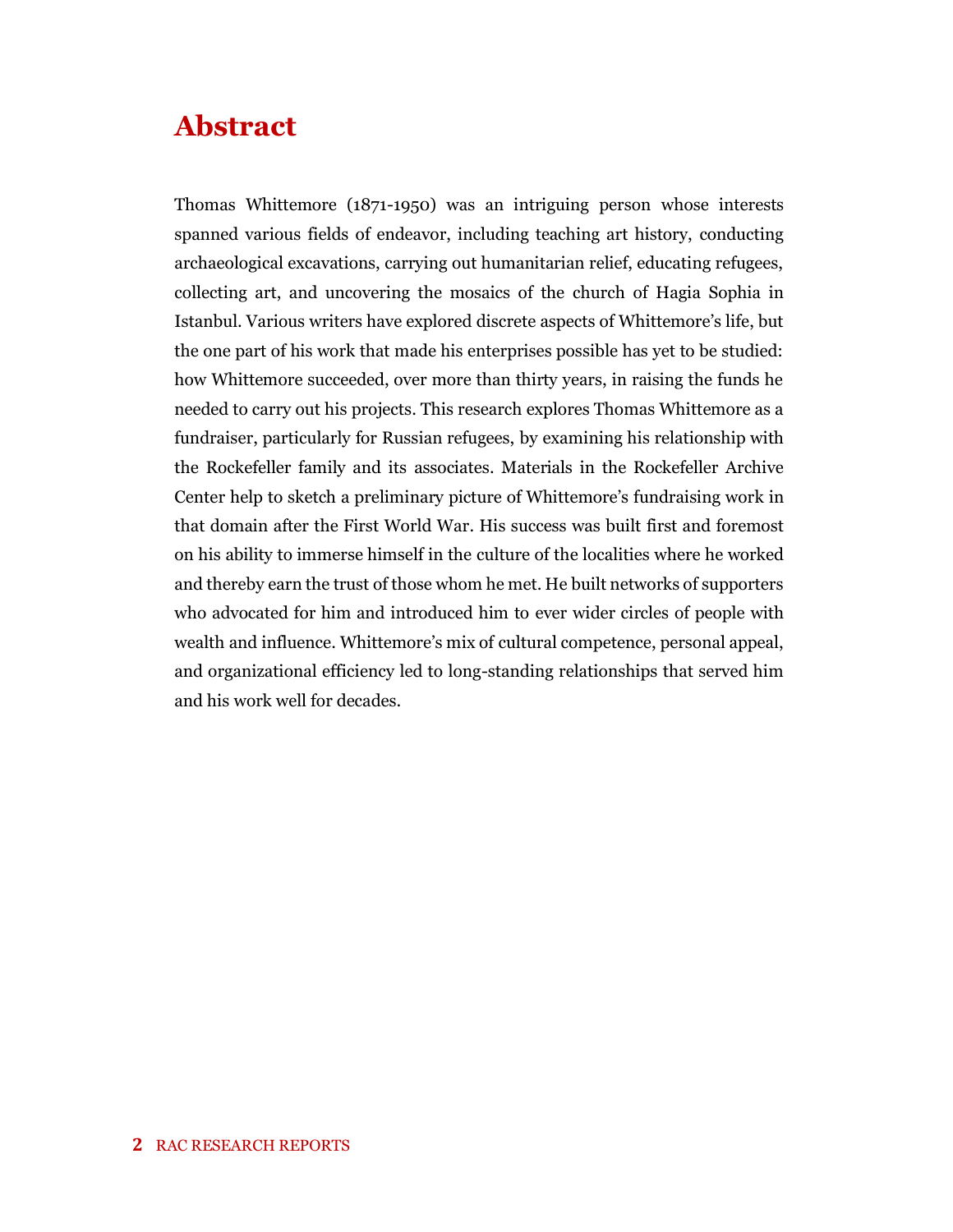### **A Little-Known Story, Known Only in Discrete Parts**

Thomas Whittemore (1871-1950) has been described in many ways: professor, scholar, humanitarian, archaeologist, cultural preservationist, aesthete, collector, and the founder of the Byzantine Institute. Together, these appellations begin to portray fully a life that was uniquely interesting; however, even collectively, they do not describe everything that Whittemore did.

Whittemore taught English and art history at Tufts College near Boston from 1894 until 1911, when he ceased living a somewhat settled life in America. From 1911 to 1915 he conducted archaeological work in Abydos, Egypt as the American representative of the British-run Egypt Exploration Society. <sup>1</sup> During the First World War, he carried out relief work in France. In 1917, at the age of 46, he witnessed the events of the February Revolution and visited the historic All-Russian Council of the Russian Orthodox Church, which convened in Moscow in August 1917 to carry out many reforms in church life.<sup>2</sup> In the 1920s, he led relief efforts for Russian refugees, then returned to teaching in New York in the late 1920s. Whittemore subsequently embarked on an endeavor that became his most enduring and well-known accomplishment: after helping to persuade Turkish President Kemal Atatürk to turn the then-mosque of Hagia Sophia into a museum, Whittemore began to uncover the Byzantine mosaics of the church, which had been built by Eastern Roman Emperor Justinian in the sixth century. Whittemore died suddenly on June 8, 1950 in Washington, DC while waiting to meet with John Foster Dulles, then special adviser to the US Secretary of State. He was buried in the historic Mount Auburn Cemetery in Cambridge, Massachusetts, where his remains joined those of 27 other individuals in the Whittemore family plot. His grave remains without a tombstone, a symbol of how little known his story is.

The existing writings about Whittemore are limited in scope and depth, as they have aimed to focus on particular episodes of his life or to provide an overview of his activity, which crossed continents, cultures, and collapsed empires.<sup>3</sup> These accounts hint at his driving, determined disposition and engaging personality. They also prompt the realization that Whittemore needed more than ambition to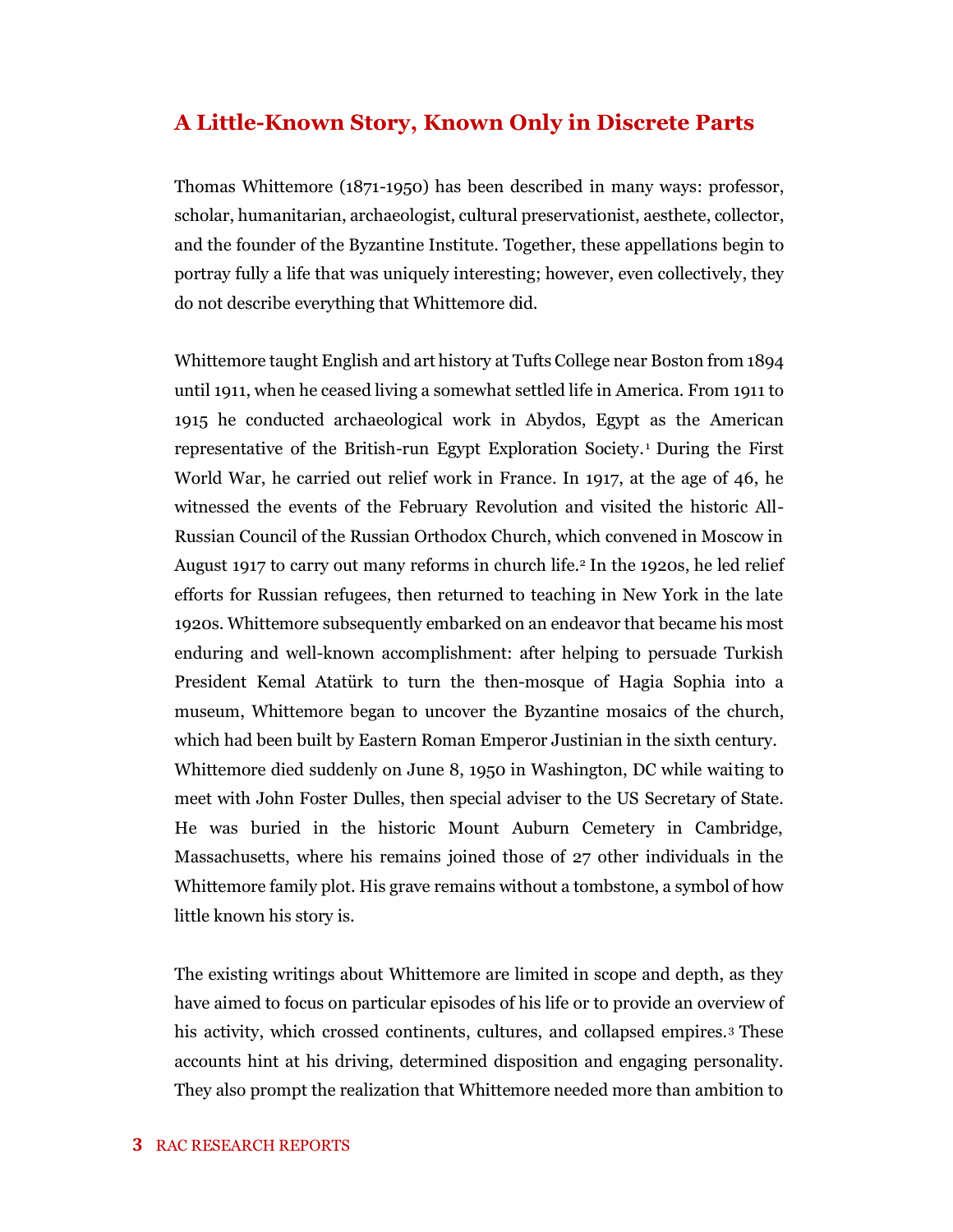accomplish his work—he needed money. What lay behind Thomas Whittemore's ability to influence wealthy people to financially support his efforts? One scholarly work does discuss Whittemore's fundraising, but it does so within the specific context of the excavation and collection of Egyptian artifacts in the early twentieth century.<sup>4</sup> However, no study specifically investigates the qualities and methods Whittemore used to raise funds for his endeavors.<sup>5</sup>

Documents in the Rockefeller Archive Center (RAC) help to formulate a preliminary answer to this question as it relates to Whittemore's relationship with John D. Rockefeller, Jr. (1874-1960), the Rockefeller family, and his work with Russian refugees in the years following the First World War. Learning how Whittemore gained position and influence in the major social and professional circles of the early twentieth century—and specifically how he attracted financial support—can help us see how Whittemore shaped history, rather than how he merely reflected the events of his time. This means uncovering the story of Thomas Whittemore, the fundraiser.

### **Whittemore Immerses Himself Locally**

When outside the United States, Whittemore immersed himself in what others from a distance could not see or understand, including knowledge of local cultural and political affairs, as well as language proficiency. In February 1920, Charles W. Eliot (1834-1926), former president of Harvard University, observed the following at a conference in Boston:

Mr. Whittemore is much the most interesting and convincing witness on Russia that I have heard during the last six years. He is the only witness, coming from Russia, who has been able for four years past to understand and speak Russian, and to find his way about the country without any guide whatsoever, and to deal with all sorts and conditions of men directly, personally, without the intervention of any agent. That alone makes him supremely interesting as a witness to the condition of things in Russia.6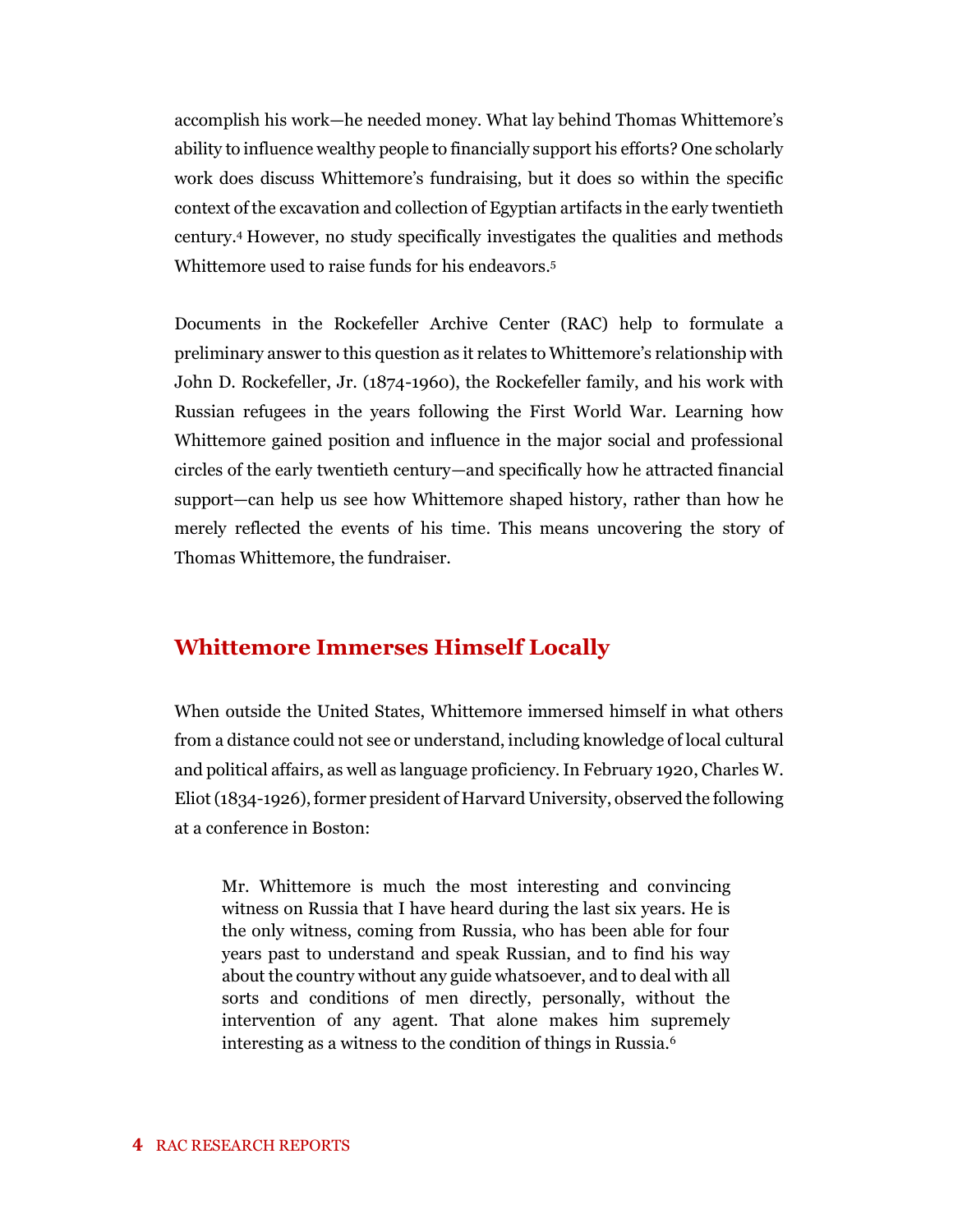Whittemore's supporters admired his ability to take initiative and directly manage his humanitarian and cultural efforts. Whittemore himself seemed quite aware of the power of local messages conveyed by prominent individuals. For example, he and his associates developed a fundraising brochure in 1919 for the Boston Committee for the Relief of Refugees in Russia, the organization he established to support his aid work. The pamphlet boldly emphasized "Mr. Thomas Whittemore's Relief Work among the Orphan Children of Russia," with Committee supporters that included Charles Eliot, the businessman, diplomat, and philanthropist Charles Crane, Elizabeth Cram, and the architect Ralph Adams Cram,<sup>7</sup> as well as David R. Francis, the last US Ambassador to pre-Soviet Russia. The brochure prominently displayed a quote from Francis, which was a cable sent from Vologda, Russia to Whittemore's "Boston Committee, Refugees in Russia" on March 31, 1918:

#### "WHITTEMORE DOING EXCELLENT WORK HERE. WISHES TO REMAIN WHILE I STAY. HOPE YOU CONSENT THERETO. FRANCIS."<sup>8</sup>

In 1919, the Committee's fundraising campaign took a targeted approach toward a limited number of prospective donors. Whittemore's organization, while keeping the same leadership, began to use the title "The American National Committee for the Relief of Refugees in Russia," evidently seeking a broader donor base beyond Boston. The American National Committee, this time with Whittemore listed as "Director in Russia," sought to raise \$50,000 to "care for at least one thousand orphans for the year 1919." Having already raised \$25,000, the committee sent special invitations seeking 100 donors who would contribute \$250 each. The appeal included a letter, hand-signed by David Francis, which noted that "Mr. Whittemore did more effective work in the relief line in Russia than any single American within my knowledge [and] cherished a sincere sympathy with those afflicted people whose character he understood and to whose want he ministered in the most effective manner."<sup>9</sup> While the printed appeal addressed by hand to "Mr. John D. Rockefeller"—brought attention to "The Forgotten Children" and asserted that "peace is impossible in Europe with chaos prevailing in Russia," it also placed central importance on Whittemore personally. Indeed, the document noted that "the committee's representative in Russia not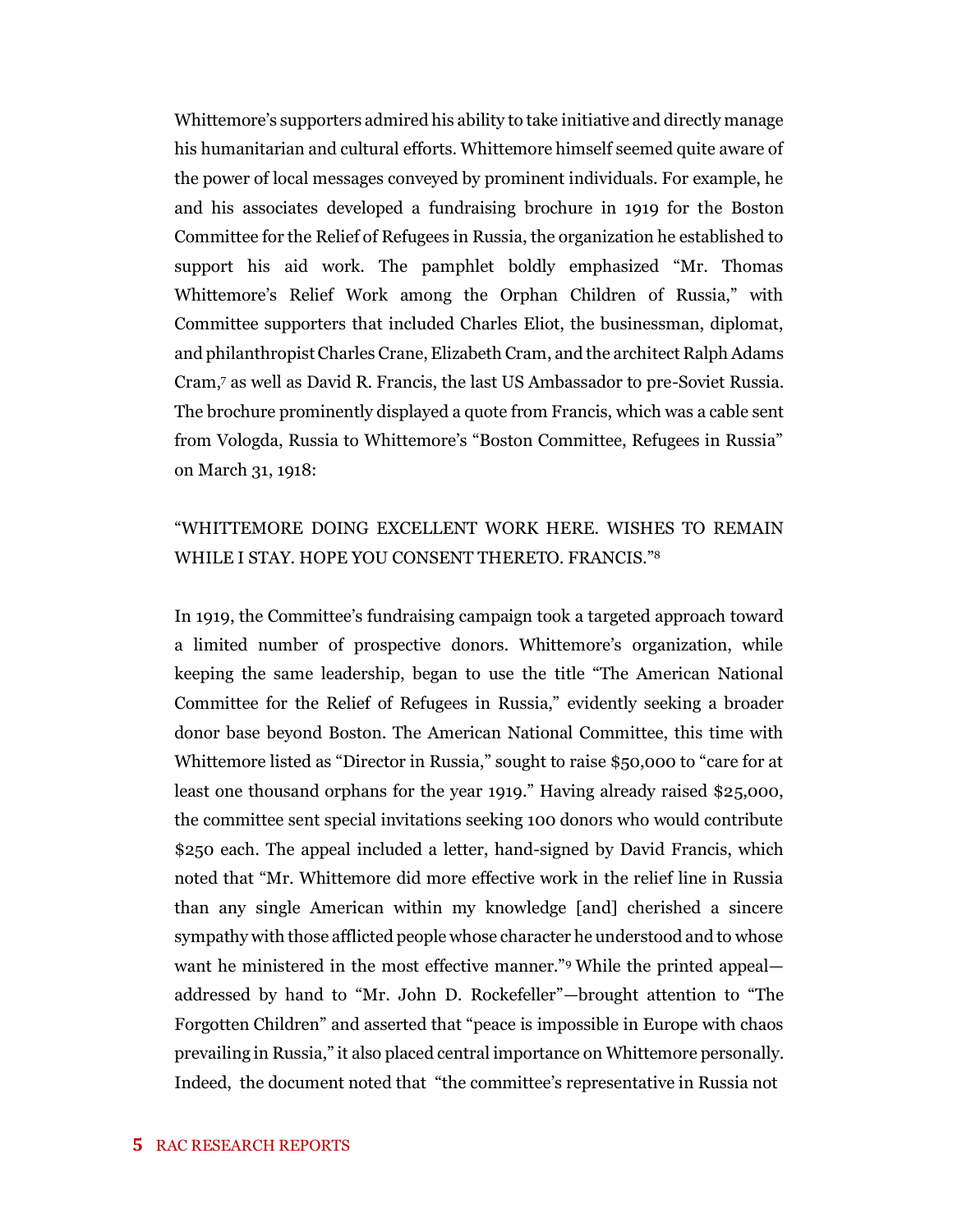only gives his services but provides for his own expenses." <sup>10</sup> The appeal to Rockefeller, dated March 1, achieved its purpose: on May 27, 1919, John D. Rockefeller, Jr. sent a \$250 donation to the National Committee's Boston office.<sup>11</sup> Two years later, the question of financially supporting various Russian relief organizations had become more complicated. Charles Eliot was serving on Whittemore's American National Committee, while also supporting another Russian relief charity, the American Central Committee, which had been organized by Princess Julia Cantacuzène Speransky (1876-1975), a granddaughter of President Ulysses S. Grant who had married the Russian Prince Mikhail Cantacuzène. <sup>12</sup> Rockefeller informed Eliot that he had already committed an anonymous pledge to Princess Cantacuzène's organization, and that his support of refugee relief was mostly carried out through large organizations like Hoover's American Relief Administration and the Red Cross.<sup>13</sup> Although Whittemore had failed in 1921 to attract Rockefeller support amidst a crowded field of relief organizations,<sup>14</sup> his supporters (like Eliot) were still actively advocating on his behalf.

### **A Network of Relationships**

If there ever was an opportunity for Whittemore to make use of his talents, knowledge, and experience in the field, it was in the summer of 1922 in Seal Harbor, Maine, where he first met John D. Rockefeller, Jr. Whittemore was staying at the Maine house of Mary Cabot Wheelwright (1878-1958), heiress to the Cabot family shipping wealth, who owned a house in Northeast Harbor in the immediate vicinity of Rockefeller's Seal Harbor home. It is not difficult to imagine that Wheelwright and Whittemore had found some passing interests in common. Unmarried and with parents who had recently died, Wheelwright had experienced enough of Boston upper-class life to have found Whittemore's international endeavors worthy of her attention. After all, she had grown up in Boston, had traveled with her parents to Europe and Egypt, and had just made her first trip to New Mexico, which would spark her interest in Navajo religion and the American Southwest.15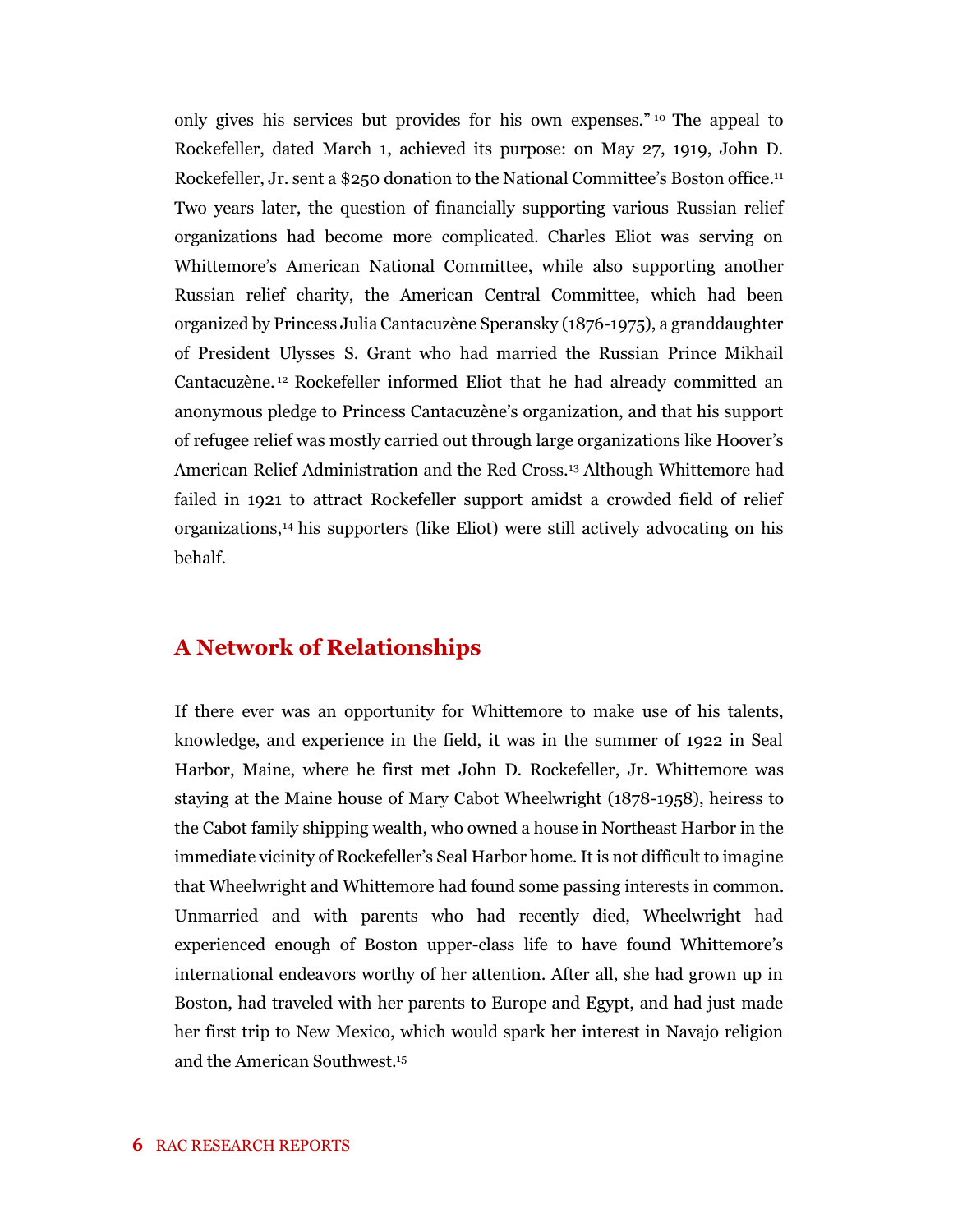Wheelwright and Whittemore visited Rockefeller for lunch during that summer stay in Maine.<sup>16</sup> In Whittemore, Wheelwright was bringing to Rockefeller a guest whom she believed in, as she had already pledged \$1,125 to support Whittemore's Committee for the Education of Russian Youth in Exile (CERYE).<sup>17</sup> Whittemore had a lot on his mind that summer, as he had returned to the United States to raise funds for CERYE, which was supporting three schools in Bulgaria for 750 Russian youth in exile. It had also enrolled 226 gifted Russian scientific students in European universities in Lille and Paris, France; Louvain, Liege, and Brussels, Belgium; Sofia and Samokov, Bulgaria; Rome, Naples, and Milan, Italy; as well as Prague, Istanbul, Berlin, Beirut, Lausanne, Athens, and Belgrade. \$375 provided for "tuition and upkeep" for one student, and Wheelwright, through her donation, had committed to supporting three of Whittemore's students.<sup>18</sup> It is sensible to conclude that Whittemore did not solicit Rockefeller for a donation during their lunch. After all, Rockefeller usually referred such inquiries quickly to his staff, and no record exists of any internal Rockefeller communications about Whittemore during the summer of 1922. Moreover, later that fall (in mid-October), Rockefeller wrote about Whittemore in pleasant terms (see below), as if the lunch had been social in nature. Therefore, one gets the impression that Whittemore spent his first meeting with John D. Rockefeller, Jr. in interesting conversation rather than targeted solicitation.

Whittemore did not need to be concerned that his lunch with Rockefeller was his only path to funding, because his supporters were advocating for him, and he himself was working with his networks to find funders, including Rockefellerrelated ones. One of Whittemore's advocates was Frederic B. Pratt (1865-1945), an heir to the wealth of Standard Oil executive Charles Pratt; Frederic had met Whittemore in the spring of 1922 in Constantinople, where he saw "at first hand some of the work [Whittemore] was carrying on."<sup>19</sup> Pratt met Whittemore again that summer in Boston, where Whittemore was reporting on his education work "to his Boston friends."<sup>20</sup> On October 11, 1922 Pratt and Whittemore visited the Rockefeller Foundation's president, George Vincent (1864-1941), accompanied by Jerome Greene, who had worked for Rockefeller, Sr. and was the chief executive officer of the Boston investment banking firm Lee, Higginson & Co.—the firm where Whittemore's long-time colleague and treasurer Seth Gano worked, and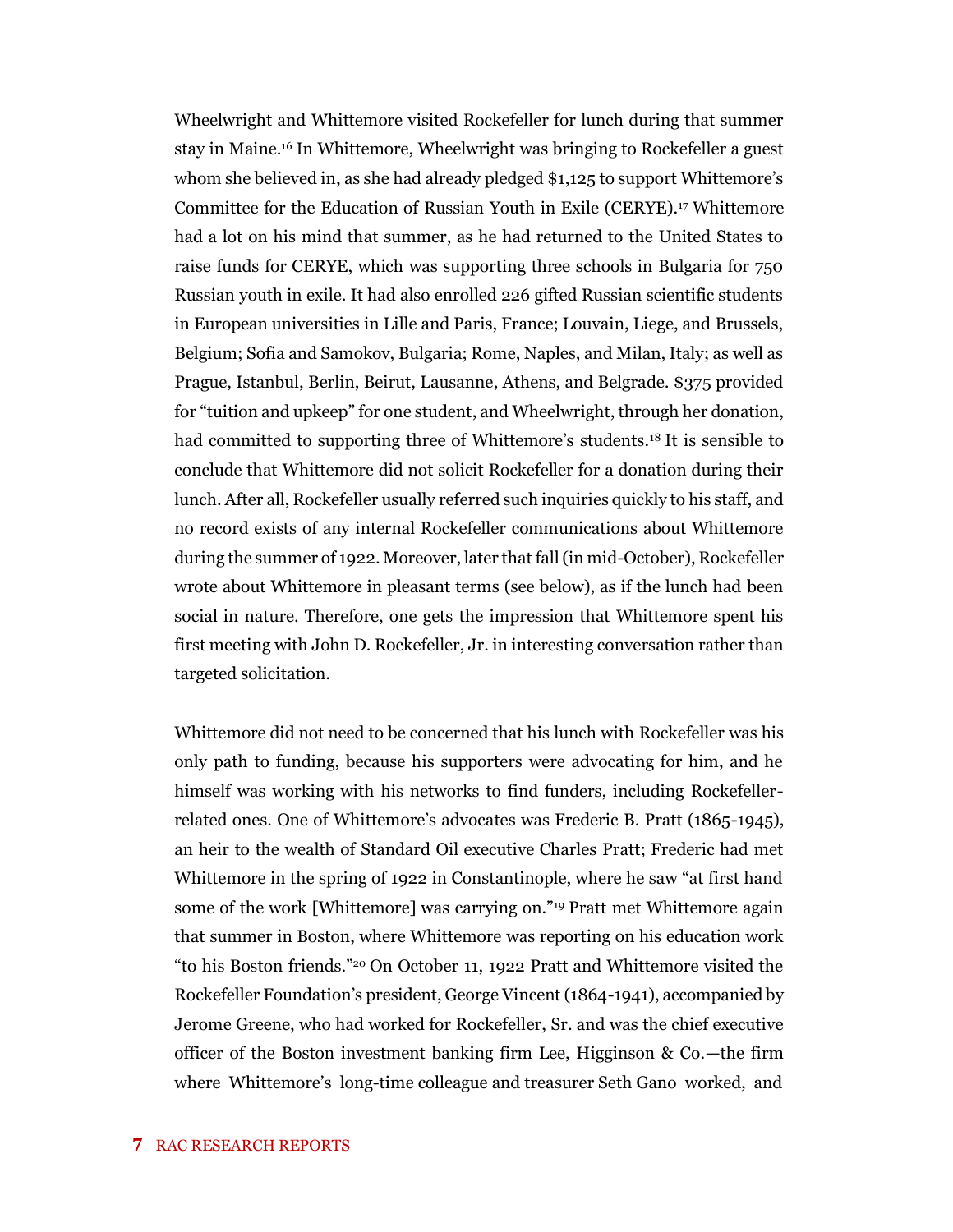which collected the donations for Whittemore's endeavors. Pratt informed Rockefeller that Dr. Vincent "apparently received a very favorable impression of [Whittemore] and his work,"<sup>21</sup> but the Foundation was focused on medicalrelated issues and therefore would not donate to Whittemore. Vincent's own business diary noted that the president "will be glad to express a favorable opinion [of Whittemore's work] if consulted," and thought "there should be little difficulty in raising the required amount from private source[s]." <sup>22</sup> Whittemore left the Vincent meeting with another powerful advocate, while Pratt indeed moved on to a private source of funding—Rockefeller himself.

Two days after the Vincent meeting, Pratt wrote to Rockefeller, Jr. asking him to support Whittemore, emphasizing the "[unquestionable] importance of his work" and his "efficiency and devotedness."<sup>23</sup> Pratt's boldness in soliciting Rockefeller likely stemmed from their families having known each other for many years, but also from knowing what Rockefeller valued: Pratt made it clear that he himself intended to make a contribution and that he had already introduced Whittemore to his own friends in Glen Cove, New York; Pratt's letter even listed seven other donors to Whittemore, including his younger brother George. Rockefeller responded to Pratt that he had "had the pleasure of meeting Mr. Whittemore last summer" at Seal Harbor, Maine; Rockefeller then asked his staff to advise on whether to support Whittemore's work.<sup>24</sup>

Pratt's letter to Rockefeller included a memo pointing out that Whittemore was not working alone: "In Constantinople and Beyrut [*sic*], he has the sound counsel of Admiral Bristol, the US High Commissioner and of the heads of the American Colleges. In France and in Germany oversight of the American Embassy is welcomed, and in Bulgaria and Yonga Slavia [*sic*, Yugoslavia] members of well known business organizations give valued assistance." The memo made it clear that Whittemore built his case for support on careful use of funds, personal stewardship of donors, and partner organizations.<sup>25</sup>

Rockefeller referred the matter of support for Whittemore's CERYE to his aide W.S. Richardson (1866-1952), who spoke with Pratt and then himself met with Whittemore. Richardson advised Raymond Fosdick (1883-1972)—at the time an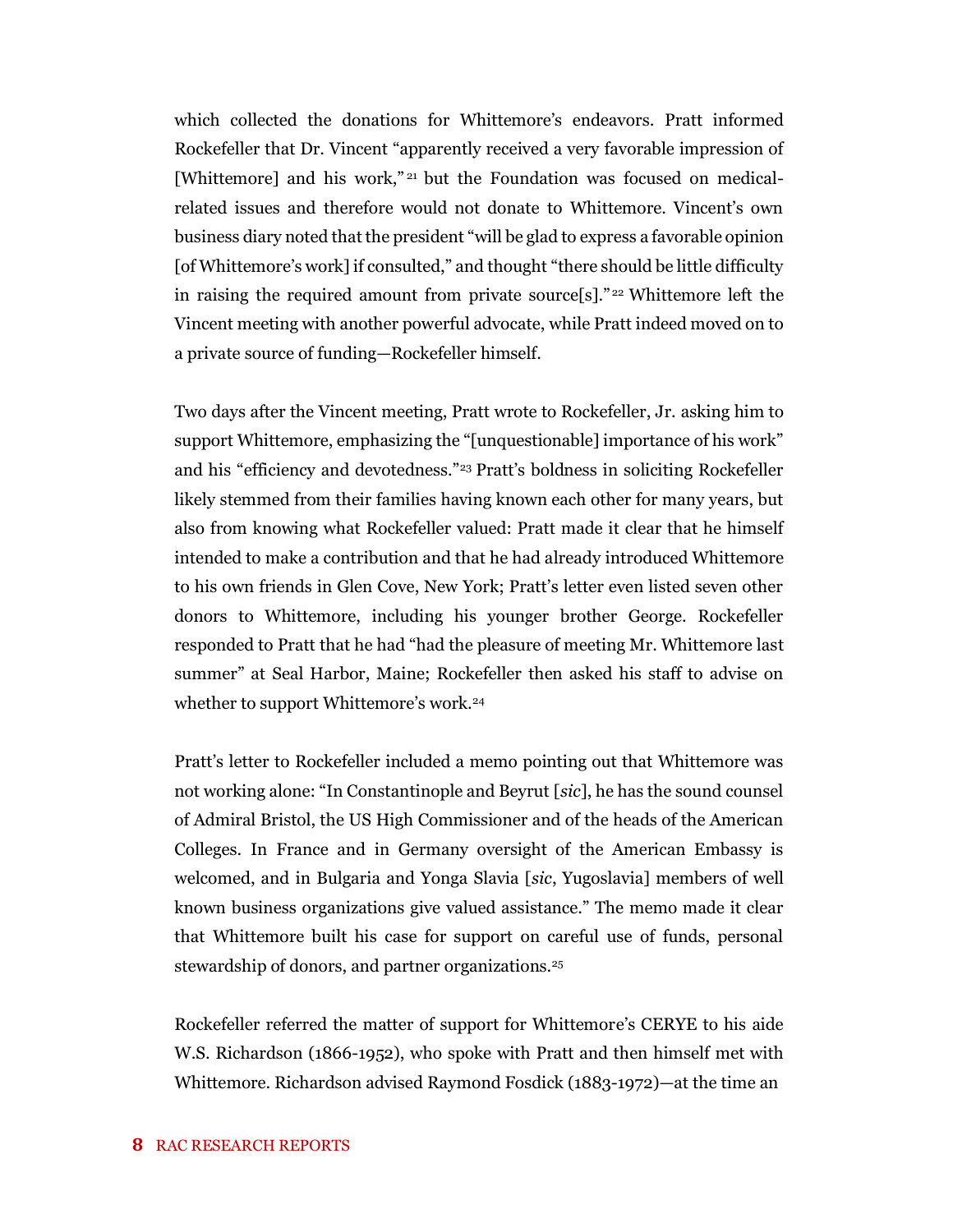adviser to Rockefeller and a future president of the Rockefeller Foundation—to meet Whittemore as well. In an internal memo to Fosdick, Richardson noted that staff of the American Relief Administration "commended highly the work of Mr. Whittemore" and considered it "the most effective in Russia, though a comparatively small undertaking depending absolutely upon Mr. Whittemore's personal leadership." Richardson considered "the competence of Mr. Whittemore" to be an "extremely important element." <sup>26</sup> Moreover, with Rockefeller considering when to end his support of the American Central Committee, Richardson "thought it just possible that when the contribution to Princess Cantacuzène ends, we might be willing to give something to [Whittemore's] work."27

Anson Phelps Stokes (1874-1958), clergyman, philanthropist, and a member of the Rockefeller-funded General Education Board since 1912,<sup>28</sup> also advocated for support of CERYE. In an October 1923 letter to Richardson, he stated that he knew Whittemore personally and had "heard much of Mr. Whittemore's work from friends in Constantinople, Prague and other places in Europe." Although writing "whole-heartedly," <sup>29</sup> Stokes noted that he was advocating at the suggestion of Emily Ryerson of Chicago, who had donated to Whittemore's efforts.<sup>30</sup> One week later, Richardson informed Stokes that Rockefeller, Jr. would be contributing \$2,500 to Whittemore's project. This was a relatively small sum compared to the commitments he had made to Princess Cantacuzène. However, Rockefeller staff were already questioning how long to continue supporting Russian relief efforts, <sup>31</sup> and the donation matched and even exceeded the amounts of other Whittemore donors.<sup>32</sup>

Whittemore would continue to receive small gifts from the Rockefeller family, specifically for his restoration work in Hagia Sophia.<sup>33</sup> The key to Whittemore's success as a fundraiser was three-fold: be the closest of anyone to the actual work, identify yourself with the institution you established to accomplish that work, and gradually, persistently weave networks of influential people around you to support it.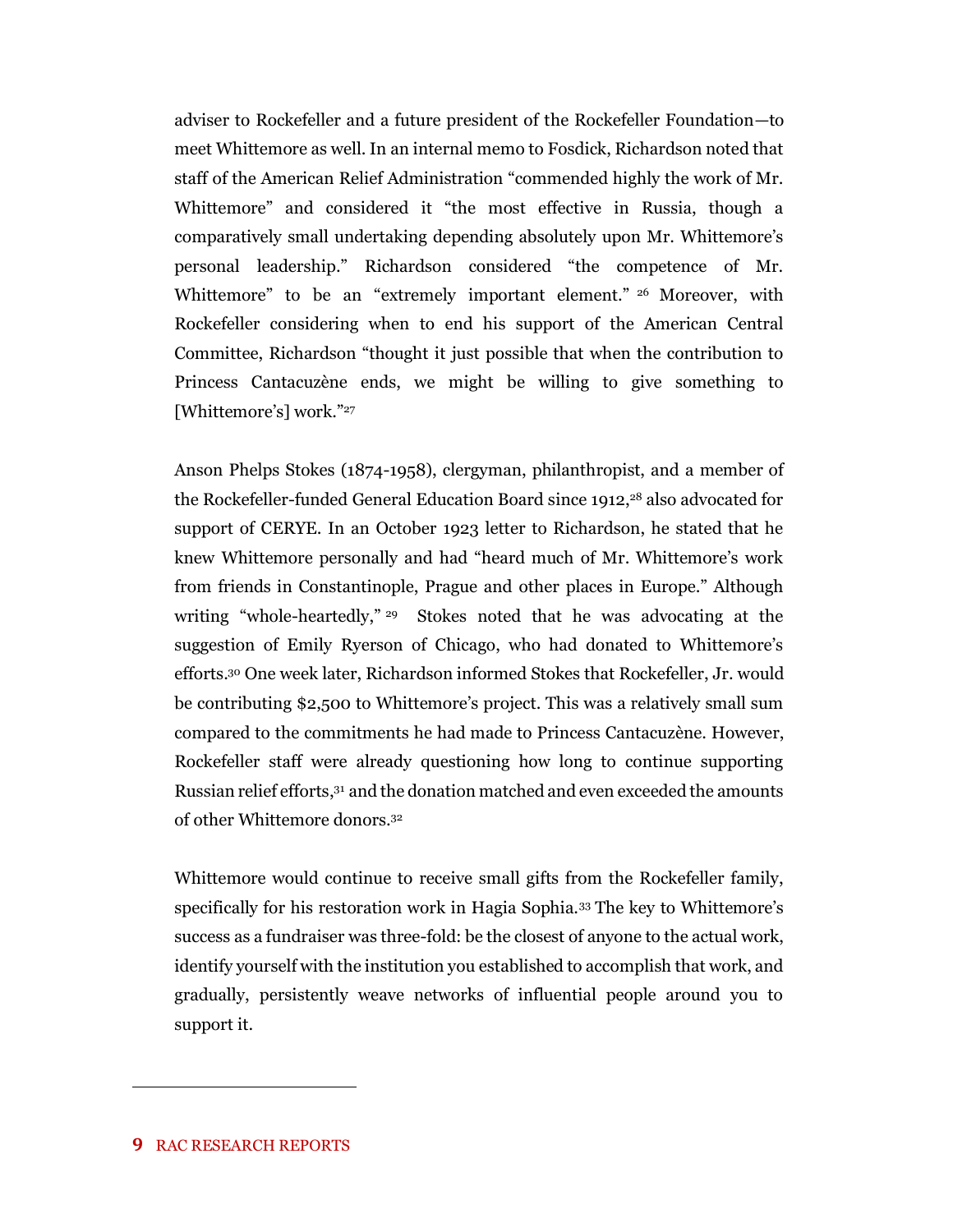<sup>1</sup> His work in Egypt is discussed in: Thomas Whittemore, "The Ibis Cemetery at Abydos: 1914," *The Journal of Egyptian Archaeology*, Vol. 1, Issue 1, January 1914, 248-249. Lidija McKnight, "On a Wing and a Prayer: Ibis Mummies in Material Culture at Abydos," *Arts* 2020, 9 (4), 128; [https://doi.org/10.3390/arts9040128.](https://doi.org/10.3390/arts9040128)

<sup>2</sup> Rémi Labrusse and Nadia Podzemskaia, "Naissance d'une vocation: aux sources de la carrière byzantine de Thomas Whittemore," *Dumbarton Oaks Papers*, Vol. 54, 2000, 44-45. Thomas Whittemore, "The Rebirth of Religion in Russia," *National Geographic Magazine*, vol. XXXIV, no. 5, November 1918, 378-401.

<sup>3</sup> A valuable study of Whittemore's early life is: Holger A. Klein, "The Elusive Mr. Whittemore: The Early Years, 1871-1916," in *The Kariye Camii Reconsidered*, ed. by Holger Klein, Robert Ousterhout, and Brigitte Pitarakis (Istanbul, 2011), 472-476. Two broader surveys are: Rémi Labrusse and Nadia Podzemskaia, "Naissance d'une vocation: aux sources de la carrière byzantine de Thomas Whittemore," *Dumbarton Oaks Papers*, Vol. 54, 2000, 43-69; and Ben Major, "The Socialite Archaeologist: Thomas Whittemore (1871-1950) and the roles of patronage, politics, and personal connections in cultural heritage preservation." Rutgers University thesis (New Brunswick, NJ, 2010).

<sup>4</sup> Alice Stevenson, *Scattered Finds: Archaeology, Egyptology and Museums* (UCL Press, 2019), specifically Chapter 2: "Collecting in America's Progressive and Gilded Eras (1880-1919)," 69-104.

<sup>5</sup> Robert S. Nelson's 2004 study deserves to be highlighted for its revealing research on Whittemore's work to uncover the Hagia Sophia mosaics. Nelson reconnects for the reader many of Whittemore's personal networks, makes note of some of his fundraising tactics, and places his efforts within the growing art historical interest in Hagia Sophia and Byzantine art and architecture. See Robert S. Nelson, *Hagia Sophia, 1850-1950: Holy Wisdom Modern Monument* (University of Chicago Press, 2004), specifically Chapter 7: "Unveiling the Mosaics: Thomas Whittemore and His American Patrons," 155-186.

<sup>6</sup> Labrusse and Podzemskaia, 64-65.

<sup>7</sup> Ralph Adams Cram (1863-1942) was a noted architect and proponent of Gothic Revival architecture. Among many works, he designed New York's Cathedral of St. John the Divine, the buildings of Princeton University's Graduate College, and Rice University's Lovett Hall and campus master plan.

<sup>8</sup> Tufts University Archives. Collection on the Thomas Whittemore Family. Brochure: "Refugees in Russia," 17 pages.

<sup>9</sup> The American National Committee for the Relief of Refugees in Russia to Mr. Rockefeller, March 1, 1919. Rockefeller Family Archives (hereafter RFA), Record Group (hereafter RG)-2 Office of the Messrs. Rockefeller (hereafter OMR), World Affairs, Box 42, Folder 369, Committee for the Education of Russian Youth in Exile, 1919-1929. <sup>10</sup> Ibid.

<sup>11</sup> Richardson to Starr J. Murphy, May 15, 1919; Murphy to Seth T. Gano, May 27, 1919. RFA, RG-2 OMR, World Affairs, Box 42, Folder 369, Committee for the Education of Russian Youth in Exile, 1919-1929.

<sup>12</sup> On the Committee's founding, see: "The American Central Committee for Russian Relief," *Struggling Russia*, December 27, 1919, 642.

<sup>13</sup> Rockefeller, Jr. to Eliot, April 14, 1921. RFA, RG-2 OMR, World Affairs, Box 42, Folder 369, Committee for the Education of Russian Youth in Exile, 1919-1929. Charles O.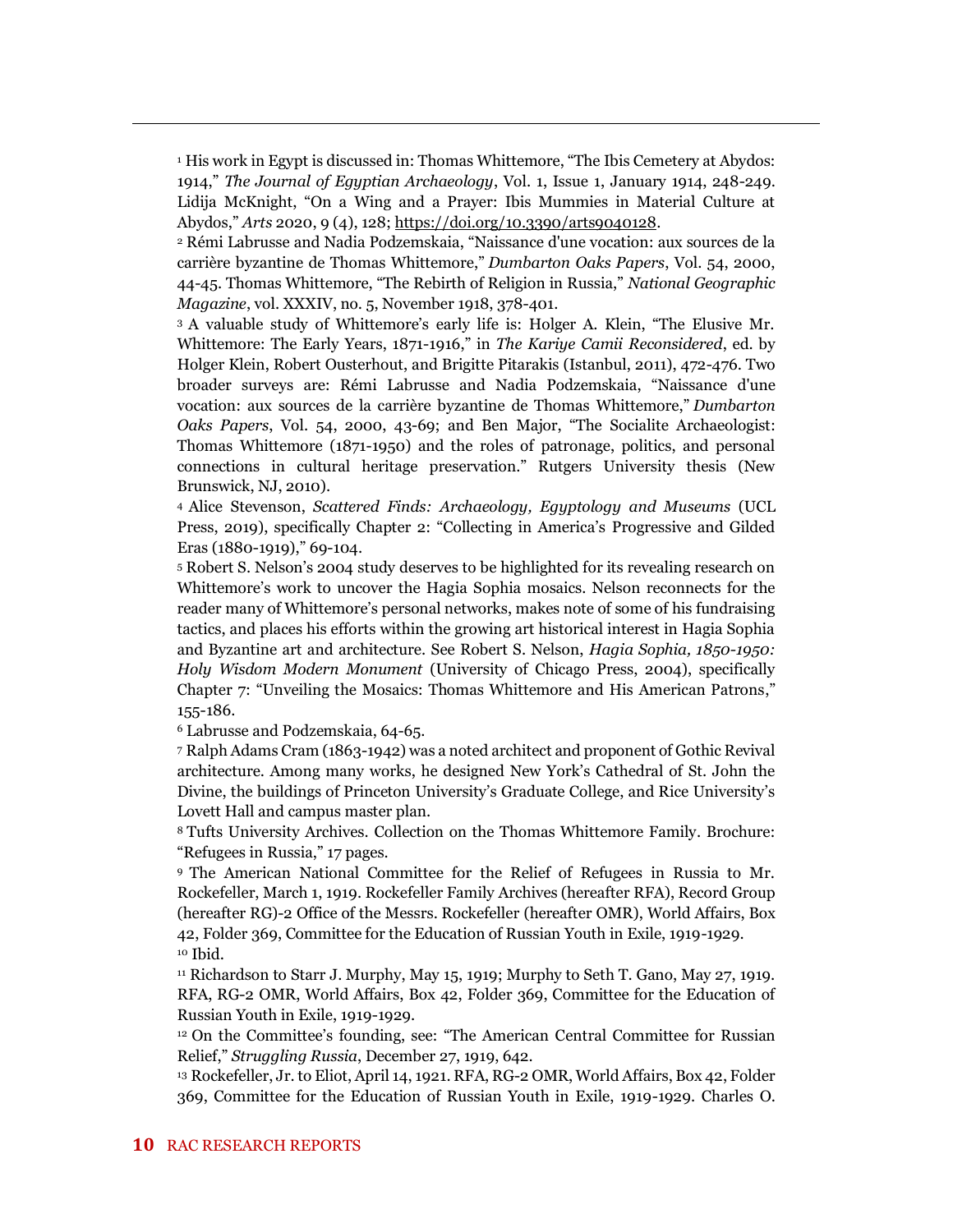Heydt to Princess Cantacuzène, April 1, 1921. RFA, RG-2 OMR, World Affairs, Box 42, Folder 368, Russian Relief through Princess Cantacuzène.

<sup>14</sup> For example, the London-based Russian Refugees Relief Association, whose board consisted of British subjects and many notable Russian émigrés, also sought financial support through Rockefeller officials. See: C.D. Nabokoff to Colonel Arthur Woods, October 23, 1922; Richardson to Woods, November 23, 1922; Woods to Nabokoff, January 3, 1923. Laura Spelman Rockefeller Memorial Archives, Series III-Appropriations, Subseries 3-Emergency Relief, Box 8, Folder 107, Russian Refugees Relief Association-London 1921-23.

<sup>15</sup> Laura Cunningham and Rosemary Foy, "Their Objects, Their Stories: The Nichols Women as Collectors, 1870-1960," Nichols House Museum, 2018, 6.

<sup>16</sup> Rockefeller, Jr. to Frederic B. Pratt, October 16, 1922. RFA, RG-2 OMR, World Affairs, Box 42, Folder 369, Committee for the Education of Russian Youth in Exile, 1919-1929. <sup>17</sup> Pratt to Rockefeller, Jr., October 13, 1922. RFA, RG-2 OMR, World Affairs, Box 42, Folder 369, Committee for the Education of Russian Youth in Exile, 1919-1929.

<sup>18</sup> Pratt three-page memo on "Mr Thomas Whittemore," specifically about CERYE, October 1922. RFA, RG-2 OMR, World Affairs, Box 42, Folder 369, Committee for the Education of Russian Youth in Exile, 1919-1929. For context on the expansion of educational opportunities for Russian émigrés in Europe, see: Susan Gross Solomon and Nikolai Krementsov, "Giving and Taking Across Borders: The Rockefeller Foundation and Russia, 1919-1928," *Minerva*, Vol. 39, No. 3 (2001), 265-298.

<sup>19</sup> Pratt to Rockefeller, Jr., October 13, 1922.

<sup>20</sup> Ibid.

<sup>21</sup> Ibid.

<sup>22</sup> Rockefeller Archive Center, Rockefeller Foundation Archives, RG 12.1, Vincent diary, October 11, 1922, 232-233.

[https://dimes.rockarch.org/objects/SMpbAmArgXprvhhv3DfMzG/view.](https://dimes.rockarch.org/objects/SMpbAmArgXprvhhv3DfMzG/view) Accessed May 29, 2021.

<sup>23</sup> Pratt to Rockefeller, Jr., October 13, 1922.

<sup>24</sup> Rockefeller, Jr. to Pratt, October 16, 1922.

<sup>25</sup> Pratt three-page memo on "Mr Thomas Whittemore," October 1922.

<sup>26</sup> Richardson to Fosdick, October 20, 1922. RFA, RG-2 OMR, World Affairs, Box 42, Folder 369, Committee for the Education of Russian Youth in Exile, 1919-1929.

<sup>27</sup> Richardson to Fosdick, October 17, 1922. RFA, RG-2 OMR, World Affairs, Box 42, Folder 369, Committee for the Education of Russian Youth in Exile, 1919-1929.

<sup>28</sup> *The General Education Board: An Account of Its Activities, 1902-1914* (New York, 1915), xiv.

<sup>29</sup> Anson Phelps Stokes to Richardson, October 10, 1923. RFA, RG-2 OMR, World Affairs, Box 42, Folder 369, Committee for the Education of Russian Youth in Exile, 1919-1929.

<sup>30</sup> Emily Ryerson and her children survived the sinking of the Titanic, but her husband Arthur perished in the tragedy.

<sup>31</sup> For example, see Fosdick to Rockefeller Jr., In re Princess Cantacuzene Sperensky, July 29, 1922. RFA, RG-2 OMR, World Affairs, Box 42, Folder 368, Russian Relief through Princess Cantacuzène.

<sup>32</sup> Toward a goal of raising \$50,000 before his departure to Europe in November 1922, Whittemore had received the following pledges: Charles Crane - \$7,500; Mrs. Arthur Ryerson - \$1,125; Miss Mary Wheelwright - \$1,125; Mr. Horatio Lamb - \$1,125; Arthur